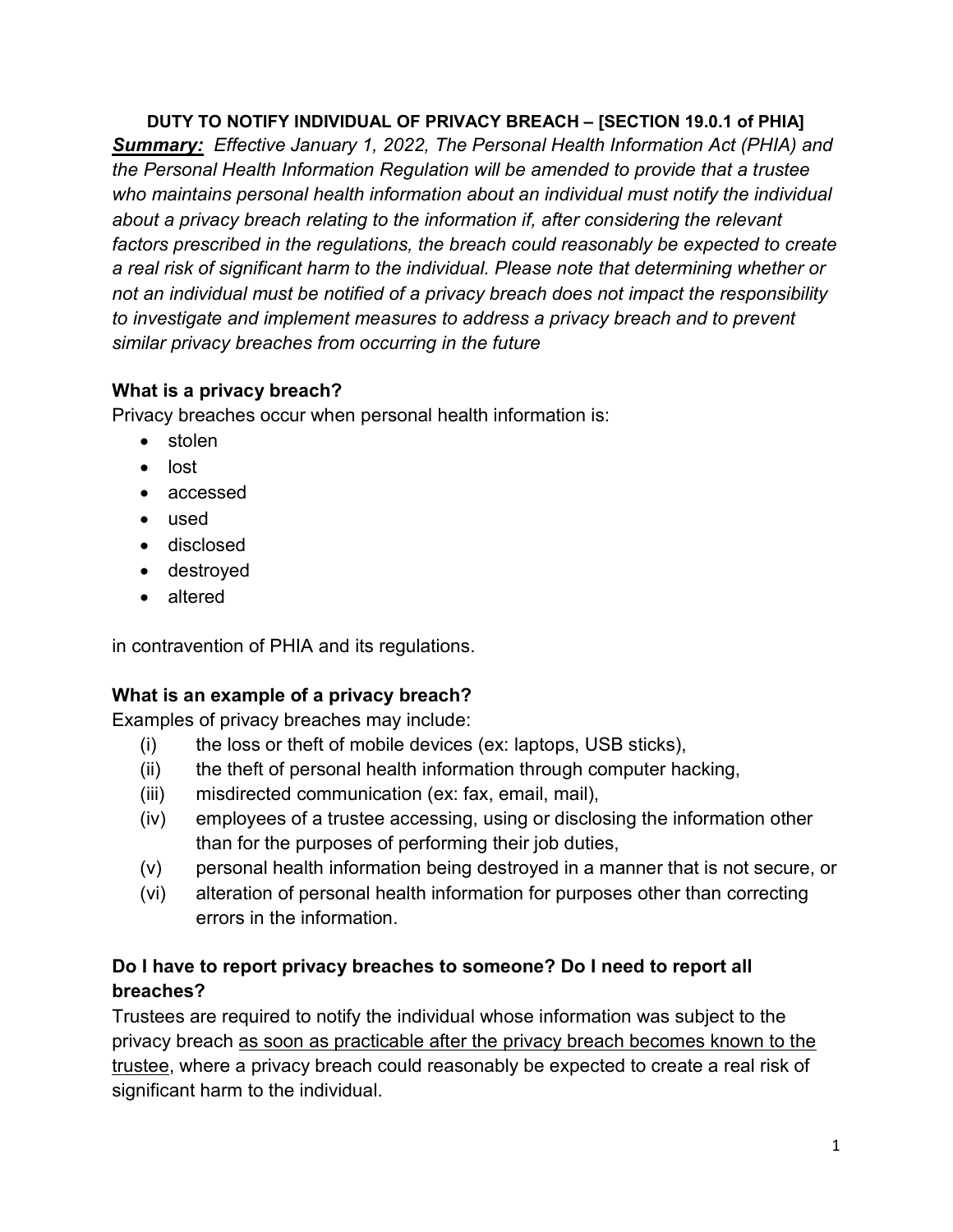Whether a privacy breach affects one person or a 1,000, it will still need to be reported if the trustee's assessment indicates there is a real risk of significant harm resulting from the breach.

### What is real risk of significant harm?

"Significant harm" includes, in relation to an individual, bodily harm, humiliation, damage to the individual's reputation or relationships, loss of employment, business or professional opportunities, financial loss, identity theft, negative effects on the individual's credit rating or report, and damage to or loss of the individual's property.

Section 8.7 of the Personal Health Information Regulation sets out the list of factors that trustees must consider in determining if a privacy breach could reasonably be expected to create a real risk of significant harm to an individual, including:

- (a) the **sensitivity** of the personal health information involved;
- $(b)$  the **probability** that the personal health information could be used to cause significant harm to the individual;
- (c) any other factors that are reasonably relevant in the circumstances.

As a part of their assessment, trustees should consider the following:

# A) Sensitivity:

PHIA and its regulations do not define the term "sensitivity". However, the concept of sensitivity of personal health information is discussed in PHIA's Preamble, which states:

"... health information is personal and sensitive and its confidentiality must be protected so that individuals are not afraid to seek health care or to disclose sensitive information to health professionals."

To determine the sensitivity of the personal health information, it is important to examine both what personal health information has been involved in the breach and the circumstances surrounding the breach.

While all health information is generally considered to be sensitive, certain health information is considered more sensitive because of the specific risks to individuals when said information is stolen, lost, accessed, used, disclosed, destroyed or altered in contravention of PHIA, including information that could be used for identity theft or fraud. For instance, an individual's Personal Health Identification Number (PHIN) is considered highly sensitive and is subject to additional protections in PHIA.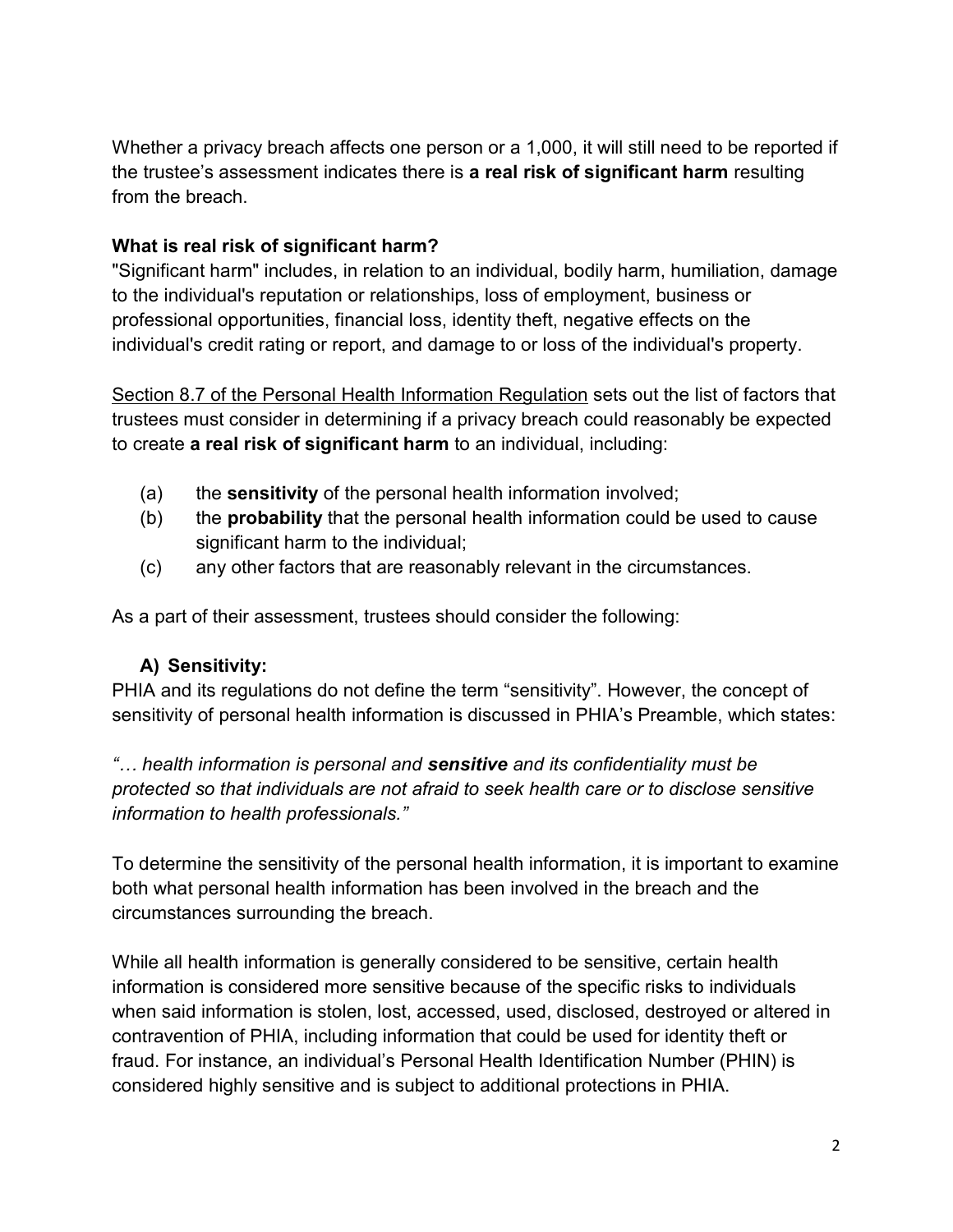Other personal health information, for instance a patient or client file, a medical diagnosis, psychological or counselling information, list of medications, emergency contacts, or other information, may have varying degrees of impact on the individual.

Certain information may on its face be clearly sensitive. Other information may not be. The circumstances of the breach may make the information more or less sensitive. The potential harms that could accrue to an individual are also an important factor.

# B) Probability

Subsection 8.7(b) of the Personal Health Information Regulation sets out the factors to be considered by a trustee to determine the probability that the personal health information subject to the breach could be used to cause significant harm to the individual are:

- (i) the event that caused the privacy breach to occur, including whether there is evidence of any malicious intent, such as the breach being the result of theft or gaining unauthorized access to a computer system,
- (ii) the number of persons who actually or potentially accessed the personal health information,
- (iii) if the identity of the persons who actually or potentially accessed the personal health information is known or unknown,
- (iv) any known relationship between any of the persons who actually or potentially accessed the personal health information and the individual to whom the information relates, and the nature of the relationship,
- (v) if the trustee is reasonably satisfied that any person who actually or potentially accessed the personal health information has destroyed any unauthorized copies of it and has committed to not use or disclose it,
- (vi) the length of time since the privacy breach first occurred and the duration of the period in which the personal health information was available to be accessed, used, disclosed, destroyed or altered in contravention of the Act,
- (vii) the amount of personal health information involved,
- (viii) if the personal health information has been recovered,
- (ix) if the personal health information was adequately encrypted, anonymized or otherwise not easily accessible, and
- (x) if harm has materialized.

Notice to the individual must be given as soon as practicable after the privacy breach becomes known to the trustee, and subsection 8.8(1) of the Personal Health Information Regulation provides that it must be given in writing and must include: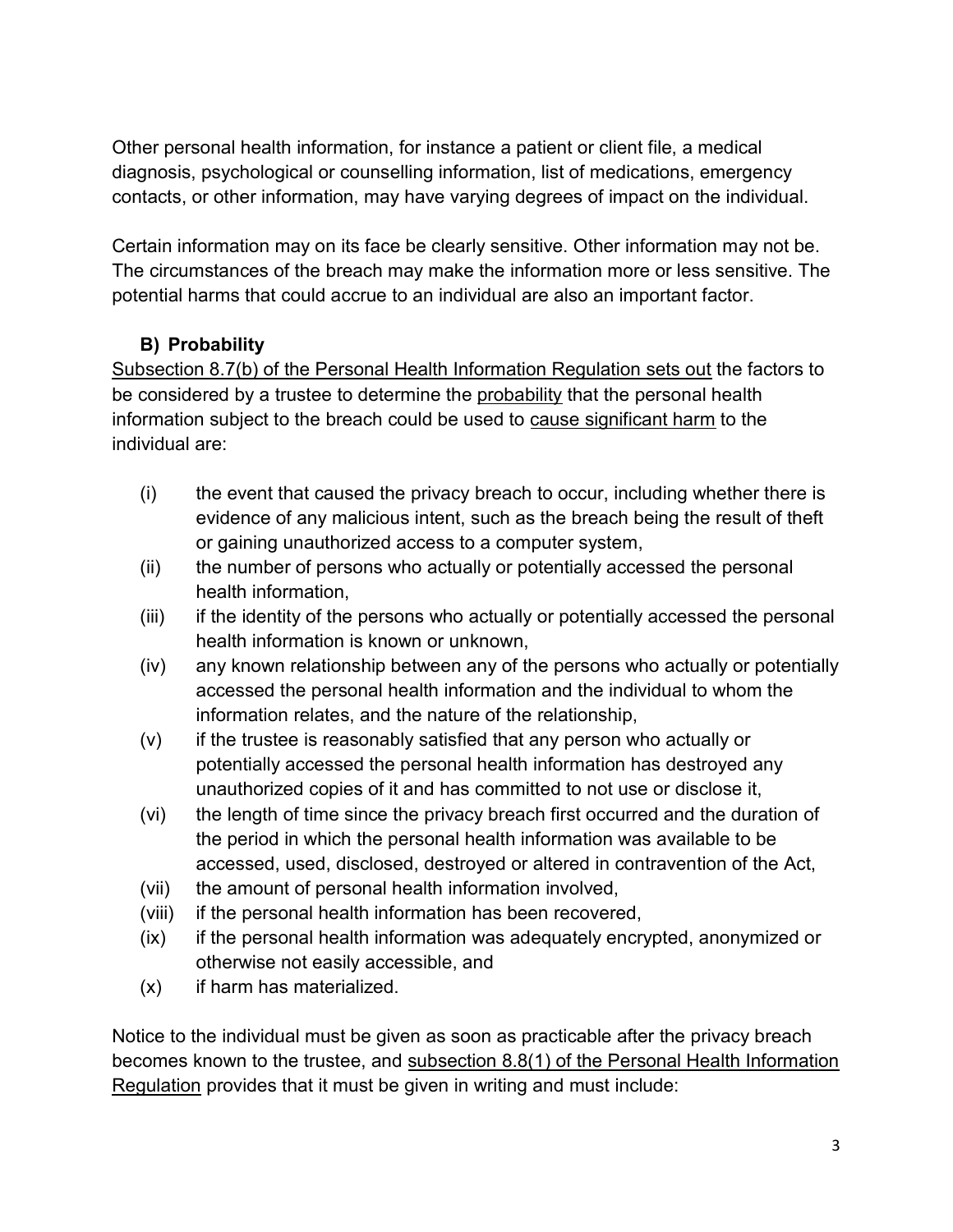- a) a description of the circumstances of the privacy breach;
- b) the date or period of time that the privacy breach occurred, or is believed to have occurred;
- c) the name of the trustee who had custody or control of the personal health information at the time of the privacy breach;
- d) a description of the personal health information that was the subject of the privacy breach;
- e) a description of the steps that the trustee has taken or is intending to take, as of the date of the notice,
	- $(i)$  to reduce the risk of harm to the individual as a result of the privacy breach, and
	- (ii) to reduce the risk of a similar privacy breach in the future;
- f) a description of the steps that the individual can take to reduce the risk of harm that can result from the privacy breach or to mitigate that harm;
- g) a statement that the Ombudsman has been, or will be notified about the privacy breach, as required under subsection 19.0.1(4) of the Act;
- h) the name and contact information of an officer or employee of the trustee who is able to answer questions about the privacy breach; and
- i) any other information that the trustee considers relevant.

# C) Any Other Factors That Are Reasonably Relevant In The Circumstances

The Personal Health Information Regulation is silent on what other factors are reasonably relevant in the circumstances.

# What is direct notification?

Direct notification is when a trustee notifies an individual by communicating with them in writing or orally.

Subsection 8.8(2) of the Personal Health Information Regulation provides that notice may be given orally only if the trustee reasonably believes that the delay necessary to provide written notice to an individual is likely to significantly increase a real risk of significant harm to the individual. If notice is given orally, the trustee must record the information that was given and the date on which it was provided, or the trustee must give the individual notice in writing within a reasonable time after the oral notice is provided.

# When can I indirectly notify individuals?

There are limited times when a trustee can indirectly notify people, meaning there is no direct written or oral communication with the individual.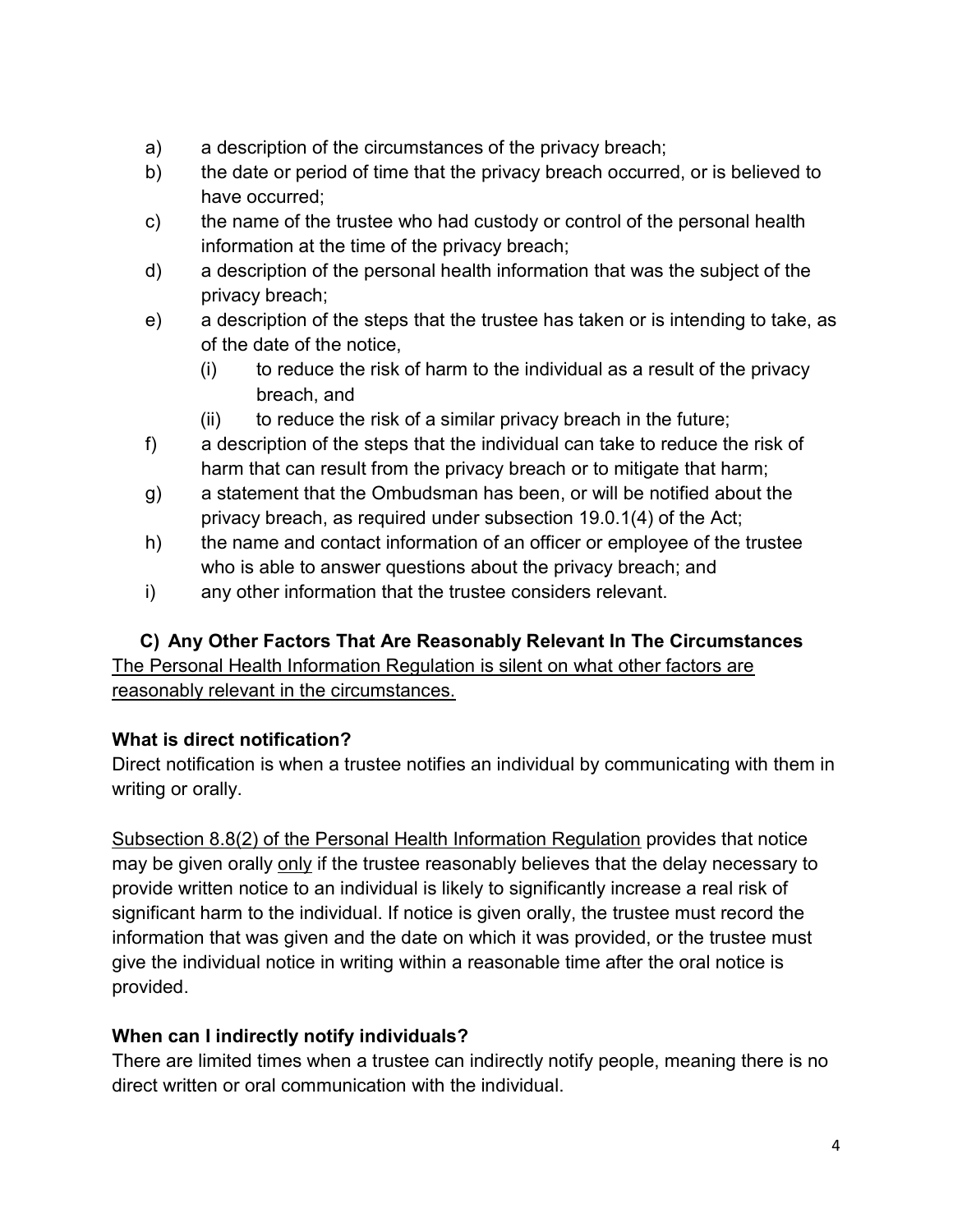# Subsection 8.8.1(1) of the Personal Health Information Regulation provides that indirect notification may be given when:

- the trustee reasonably believes that the privacy breach may result in a risk to public health or safety;
- if the identity or current contact information of the individual or individuals is not known; or
- if the trustee reasonably believes giving written notice is impractical or unduly expensive because of the large number of individuals that may have been affected by the privacy breach, or because it could threaten or harm the individual's mental or physical health.

### What are examples of indirect notification?

Subsection 8.8.1(2) of the Personal Health Information Regulation provides that indirect notification must be given by:

- public communication or similar measure that i) can be reasonably expected to reach the affected individual or individuals, and ii) does not include any information that could reasonably identify the affected individual or individuals; or
- in writing to an individual who provides care to the recipient or to an individual with whom the recipient is known to have a close personal relationship, if notice of the privacy breach can be reasonably expected to threaten or harm the recipient's mental or physical health.

Trustees must use a public communication or similar measure that can be reasonably expected to reach the affected individual or individuals. For example, mentioning the privacy breach in a corporate blog post may not have the same expected reach that a prominent and dedicated public announcement campaign would have. Trustees should consider all potential options available for use in future public communications. For example, trustees may consider how to incorporate media messaging, including for instance a prominent notice made on its website or other online/digital presence.

In addition, where a trustee provides notice of a privacy breach to an individual under section 19.0.1 of PHIA, the trustee is required to report privacy breaches to the Office of Manitoba Ombudsman. A form for reporting a privacy breach to the Office of the Manitoba Ombudsman has been posted on the Ombudsman's website, and is available for anyone to use.

#### Can I add new information to a report already sent?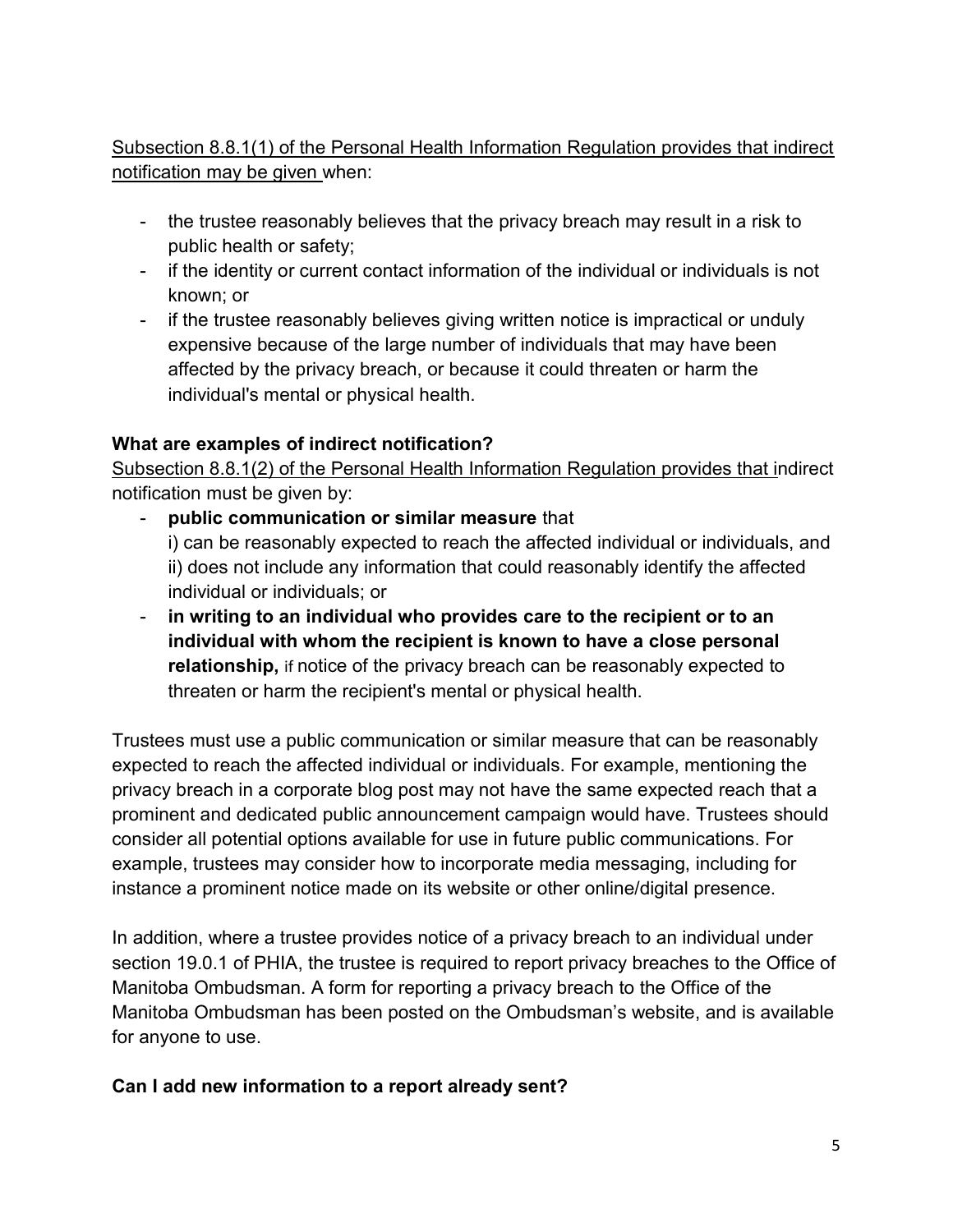Yes. If trustees become aware of any new information, they may report that information.

# Do I have to maintain an internal record of privacy breaches?

Trustees are required to take steps that are reasonable in the circumstances to ensure that the personal health information in their custody or control is protected appropriately. As a best practice, maintaining an internal record of all privacy breaches that occur is recommended. A trustee may consider implementing a record that includes:

- date or estimated date of the breach;
- general description of the circumstances of the breach;
- description of information involved in the breach; and
- whether or not the breach was reported to the Manitoba Ombudsman/individuals were notified;
- a description of the steps that the trustee has taken or is intending to take to reduce the risk of harm to individuals as a result of the privacy breach, and to reduce the risk of a similar privacy breach in the future;
- any other details that the trustee considers relevant.

The record should also contain sufficient details for the Ombudsman to assess whether an organization has correctly applied the real risk of significant harm standard and otherwise met its obligations to report and notify in respect of breaches that pose a real risk of significant harm. This could include a brief explanation of why the trustee determined there was not a real risk of significant harm in cases where the trustee did not report the breach to the Ombudsman and notify individuals.

Records should describe the nature or type of information involved in the privacy breach, but need not include personal details unless necessary to explain the nature and sensitivity of the information.

Additional recording requirements for notifications given orally are provided under "What is direct notification?", above.

#### Are there financial penalties?

Yes. Under PHIA, failure to comply with section 19.0.1 (notification of privacy breach) is an offence and doing so could lead to fines.

The Office of the Manitoba Ombudsman does not prosecute offences under PHIA or issue fines. What the Ombudsman can do is refer information relating to the possible commission of an offence to the Department of Manitoba Justice, who would be responsible for any ultimate prosecution.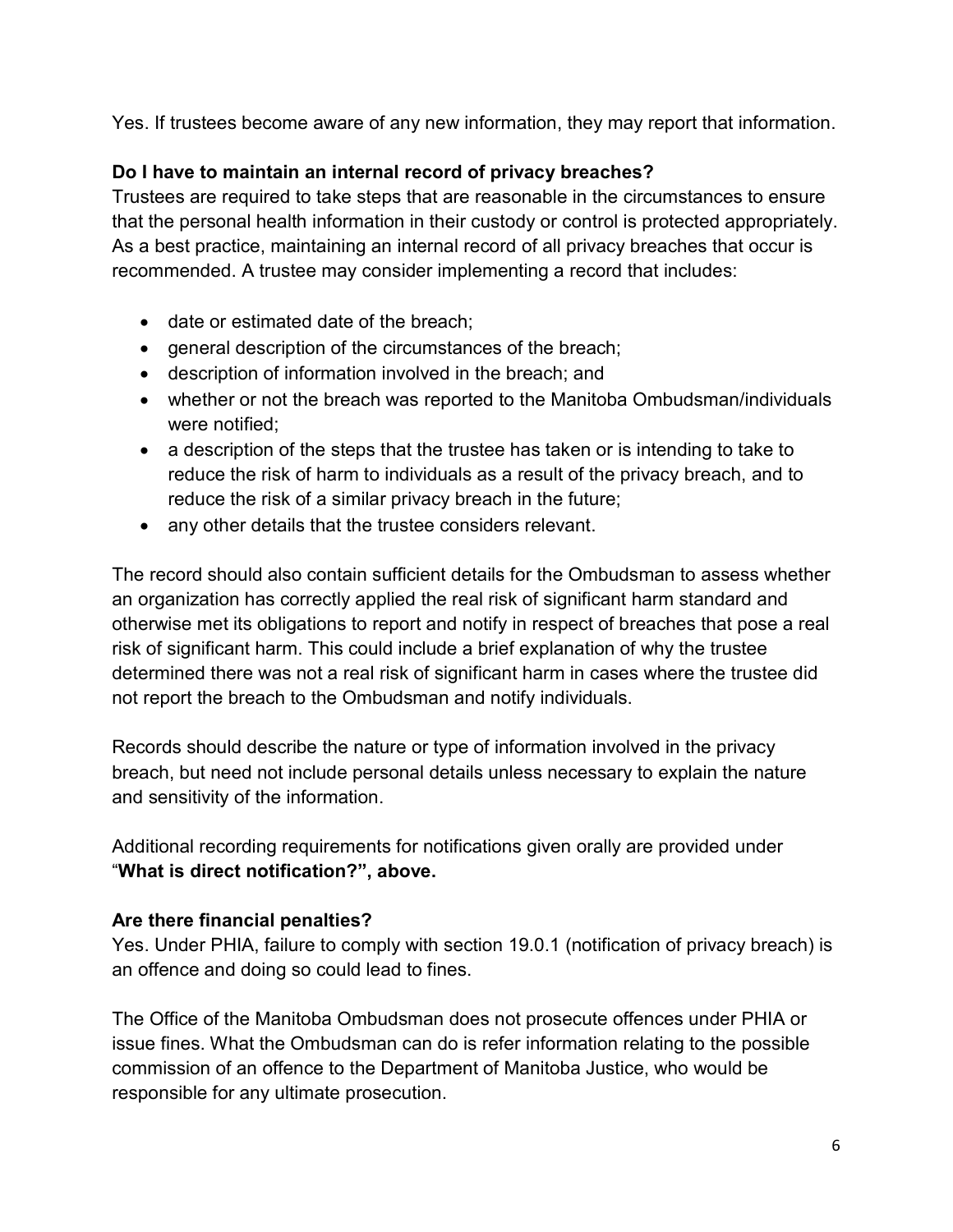### Who needs to create a process for managing privacy breaches?

All trustees who maintain personal health information about individuals should have a process in place to manage and respond to privacy breaches.

### My organization only employs four people. Do I still need to create a process for managing privacy breaches?

Yes. Large and small trustees of personal health information must comply with their obligations under PHIA, including notifying individuals and reporting to the Ombudsman all privacy breaches that create a real risk of significant harm.

## What considerations should go into creating a process for managing privacy breaches? Where can I get advice on how to create a process for managing privacy breaches?

Trustees of personal health information should have a process in place for:

- (1) Containing a breach,
- (2) Evaluating the risks associated with the breach and implementing a predetermined breach protocol,
- (3) Notifying affected individuals and the Office of the Manitoba Ombudsman (if applicable), and
- (4) Investigating and preventing further breaches.

Privacy breach guidelines have been prepared by the Manitoba Ombudsman, and are available for anyone to use. The privacy breach guidelines can be found on the Manitoba Ombudsman's website at:

# I already have a process for managing privacy breaches. Do I need to change it?

If trustees have a process for managing privacy breaches, they should review it to make sure it meets the new requirements set out under PHIA and its Regulation.

# Do I have to file a copy of my process for managing a privacy breach with someone?

No. Trustees should have a process for managing privacy breaches in place, but they do not need to submit their process to anyone for approval. Trustees may consult these guidelines, or the Manitoba Ombudsman's website to obtain more information on managing privacy breaches.

# Sometimes I am legally obligated to disclose information. Could this be considered a privacy breach?

Disclosing personal health information in a way that is either permitted or required by